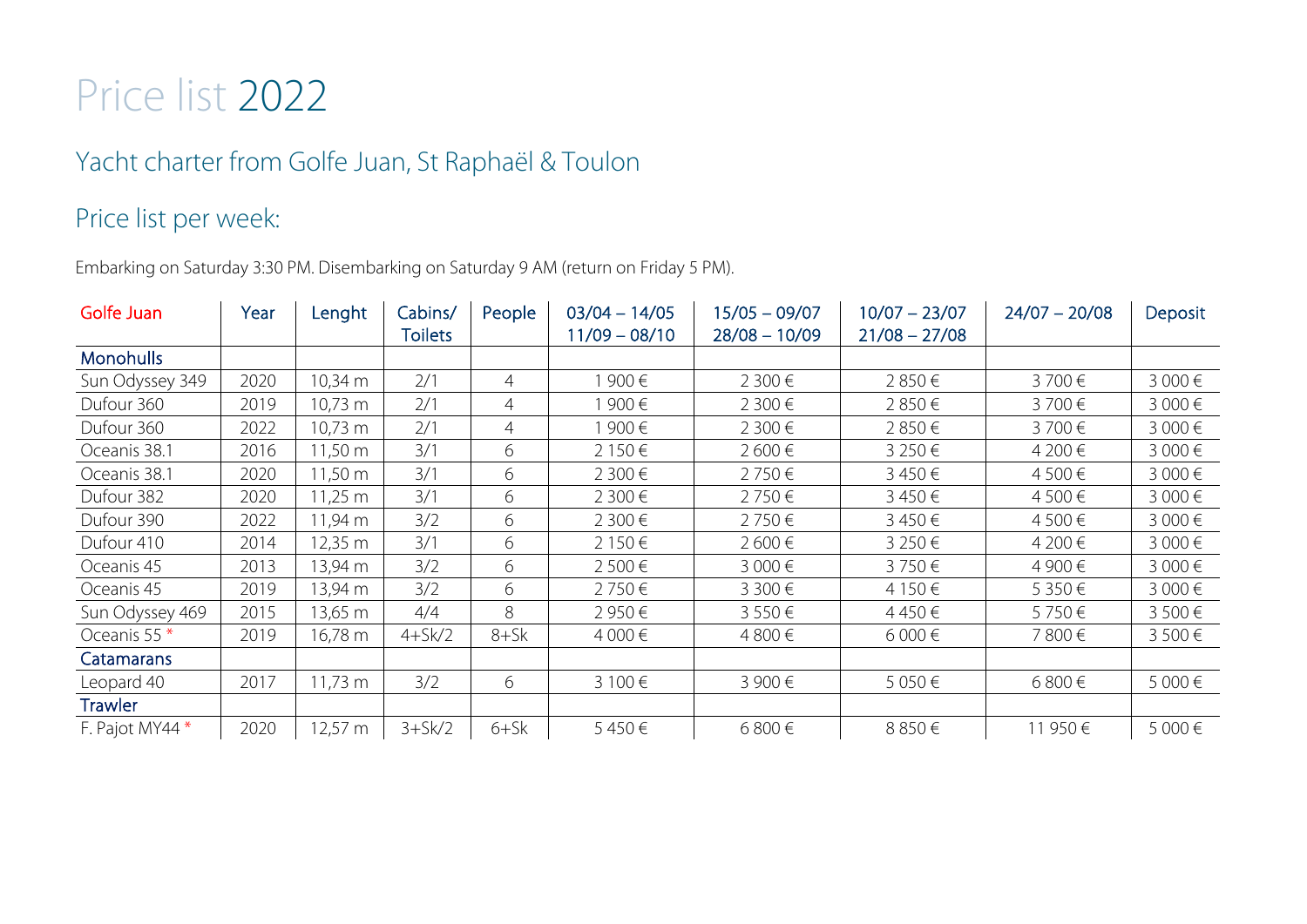| St Raphaël    | Year | Lenght   | Cabins/        | People | $03/04 - 14/05$ | $15/05 - 09/07$ | $10/07 - 23/07$ | $24/07 - 20/08$ | Deposit |
|---------------|------|----------|----------------|--------|-----------------|-----------------|-----------------|-----------------|---------|
|               |      |          | <b>Toilets</b> |        | $11/09 - 08/10$ | $28/08 - 10/09$ | $21/08 - 27/08$ |                 |         |
| Catamarans    |      |          |                |        |                 |                 |                 |                 |         |
| Lucia 40      | 2018 | 11,73 m  | 4/2            | 8      | $3600 \in$      | 4500€           | 5850€           | 7 900€          | 5 000€  |
| Lagoon 40     | 2019 | l 1,74 m | 3/2            | 8      | 3 300 €         | 4 150 €         | 5 3 5 0 €       | 7 250€          | 5 000 € |
| Lagoon 42     | 2016 | 12,80 m  | $4 + 2/4$      | 8/10   | 4 050 €         | 5 050€          | 6 600€          | 8 900€          | 5 000€  |
| Lagoon 42     | 2018 | 12,80 m  | $4 + 2/4$      | 8/10   | 4 050 €         | 5 0 5 0 €       | 6 600€          | 8 900€          | 5 000 € |
| Lagoon 42     | 2019 | 12,80 m  | $3 + 2/3$      | 6/8    | $3500 \in$      | 4400€           | 5700€           | 7700€           | 5 000€  |
| Lagoon 46 $*$ | 2019 | 13,99 m  | $3+5k/3$       | $6+5k$ | 3 900 €         | 4 900 €         | 6 3 5 0 €       | 8 550€          | 5 000 € |
| Lagoon 46 $*$ | 2021 | 13,99 m  | $3+5k/3$       | $6+5k$ | 4 200 €         | 5 250€          | 6850€           | 9 200€          | 5 000€  |
| Lagoon 46 $*$ | 2021 | 13,99 m  | $3+5k/3$       | $6+5k$ | 4 200 €         | 5 250€          | 6850€           | 9 200 €         | 5 000 € |
| Lagoon 46 $*$ | 2021 | 13,99 m  | $4+Sk/4$       | $8+5k$ | 4 600 €         | 5750€           | 7500€           | 10 100 €        | 5 000 € |
| Lagoon 50 $*$ | 2021 | 14,76 m  | $4+Sk/4$       | $8+5k$ | 5 000€          | 6 250 €         | 8 150€          | 10 950 €        | 5 000 € |
| Trawler       |      |          |                |        |                 |                 |                 |                 |         |
| Leopard 43PC* | 2019 | 13,00 m  | $3+5k/2$       | $6+5k$ | 4 200 €         | 5 250€          | 6850€           | 9 200€          | 5 000€  |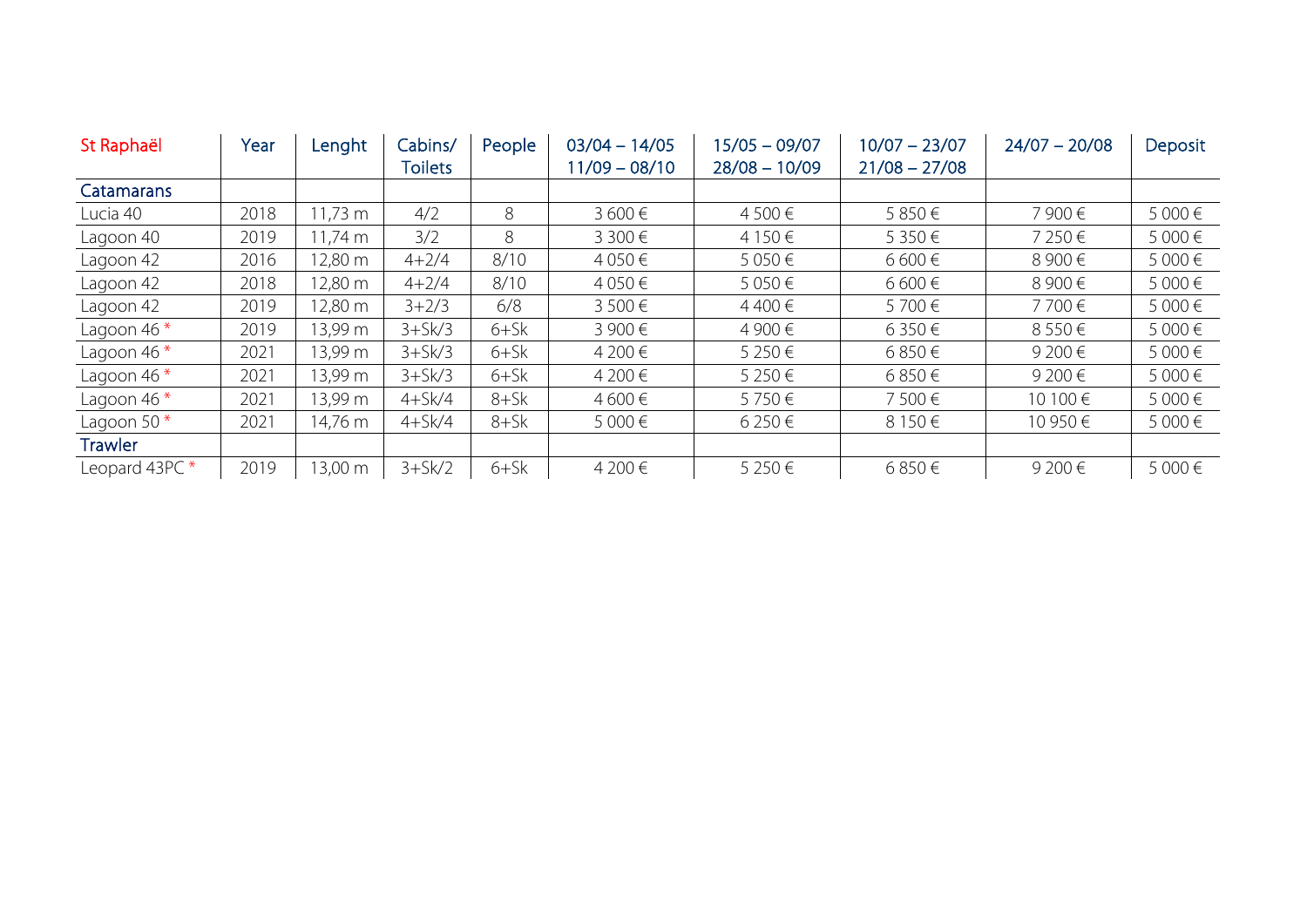| <b>Toulon</b>    | Year | Lenght             | Cabins/        | People | $03/04 - 14/05$ | $15/05 - 09/07$ | $10/07 - 23/07$ | $24/07 - 20/08$ | Deposit    |
|------------------|------|--------------------|----------------|--------|-----------------|-----------------|-----------------|-----------------|------------|
|                  |      |                    | <b>Toilets</b> |        | $11/09 - 08/10$ | $28/08 - 10/09$ | $21/08 - 27/08$ |                 |            |
| <b>Monohulls</b> |      |                    |                |        |                 |                 |                 |                 |            |
| Oceanis 35.1     | 2021 | 10,45 m            | 2/1            | 4      | 900€            | 2 300 €         | 2850€           | 3700€           | 3000€      |
| Oceanis 38.1     | 2017 | 11,50 m            | 2/1            | 4      | 900€            | 2 300 €         | 2850€           | 3700€           | 3 000€     |
| Oceanis 40.1     | 2021 | 11,99 m            | 4/2            | 8      | 2750€           | 3 300€          | 4 150 €         | 5 350€          | 3 000€     |
| Oceanis 41.1     | 2017 | 12,43 m            | 3/1            | 6      | 2400€           | 2 900 €         | 3600€           | 4700€           | 3000€      |
| Oceanis 55 $*$   | 2015 | 16,78 m            | $3+5k/2$       | $6+5k$ | 3 400 €         | 4 100 €         | 5 100 €         | 6 650€          | $3500 \in$ |
| Catamarans       |      |                    |                |        |                 |                 |                 |                 |            |
| Excess 11        | 2020 | $1,33 \, \text{m}$ | 4/2            | 8      | 3 600€          | 4 500 €         | 5850€           | 7 900€          | 5 000 €    |
| Excess 11        | 2021 | $1,33 \, \text{m}$ | 4/2            | 8/10   | 3 600€          | 4 500 €         | 5850€           | 7 900€          | 5 000 €    |
| Lagoon 40        | 2019 | $1,73 \, \text{m}$ | $3 + 1/2$      | 6/7    | 3400€           | 4 250 €         | 5550€           | 7450€           | 5 000 €    |
| Excess 12        | 2021 | $1,73 \text{ m}$   | $3 + 1/2$      | 6/7    | 3 800€          | 4750€           | 6 200 €         | 8 350€          | 5 000 €    |

#### \* Warning:

- Licence is required for charter the Leopard 43PC

- Obligatory Skipper on the Lagoon 46, Lagoon 50, Oceanis 55